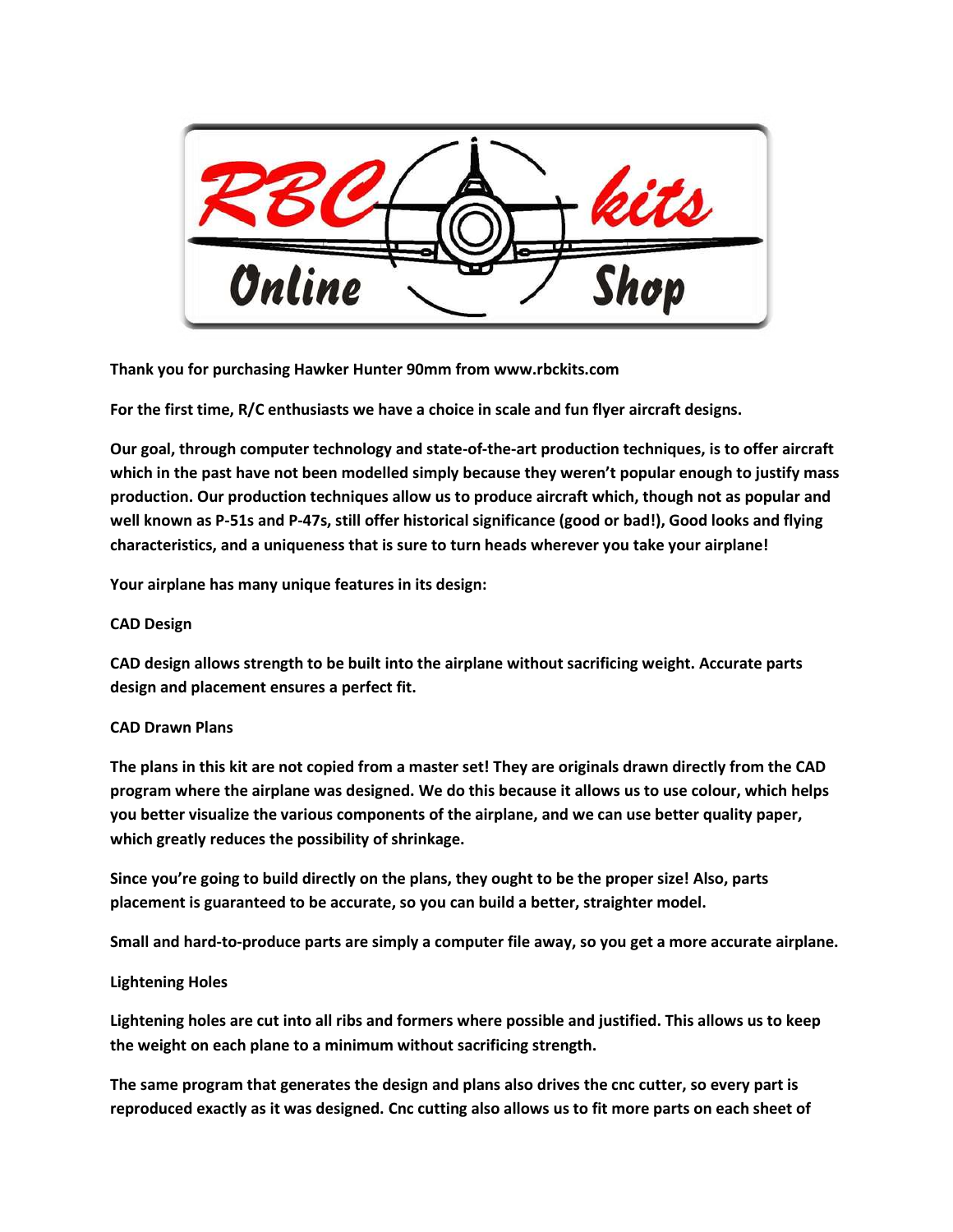**wood, reducing the waste, and lowering the cost to you.**

**Plastics**

**Several parts are accurately reproduced high quality Polystyrene, the canopy is made from PETG or Lexan**

#### **General Building Information**

**The Hawker Hunter 90MM can be built by a person with experienced building skills. It is not designed for someone who has built a trainer or low wing sport plane. No unusual building techniques are required, although more difficult areas are explained in detail where necessary. Certain steps in the building process must be followed as depicted, or you might find yourself digging back into the structure to redo something. These areas are outlined when necessary. Occasionally hints will be included at certain building steps. These are not required for completion, rather they are tips intended to ease a particular process. The cnc router does cut through the wood, as a result of this, occasionally there will be fraying on the surface of the wood. This is normal, and is only a surface problem and does not affect the wood in any other way. Similarly, the cnc settings are optimized for wood thickness averages, so occasionally, due to variations even in individual sheets, some areas might not cut through completely. Simply use care in cutting the parts from the sheets; most of the time, the parts will break out of the sheets!** 

**Note that due the differences in wood thickness per sheet it is advisable to sand the tabs a bit so they slide in easy , also sand the openings so parts slide in easy , hard pushing parts have a high risk of breaking**

**Hardware and an edf unit are not included in the kit. There are so many choices for quality hardware that these choices are left to the individual preferences of the builder, rather than include something in the kit that you'll probably throw away anyway.** 

**This aircraft is not a toy. It must be flown in a responsible manner according to the rules set forth by Law. The builder assumes the responsibility for the proper assembly and operation of this product. Rbckits shall have no liability whatsoever, implied or expressed, arising out of the intentional or unintentional neglect, misuse, abuse, or abnormal usage of this product. Rbckits shall have no liability whatsoever arising from the improper or wrongful assembly of the product nor shall it have any liability due to the improper or wrongful use of the assembled product. Rbckits shall have no liability for any and all additions, alterations, and modifications of this product.**

**Having said that, turn the page and start building the best airplane kits on the market!** 

## **Material you might need:**

**Balsa knife, Stanley knife, straightedge, building board 1500mm, ca glue medium, thin, thick you need approx. for wing and vertical stabilizer sheeting 4 bottles thick and 2 bottles medium for rib gluing,, fuselage 1 medium for formers … thick for sheeting building nails, tape**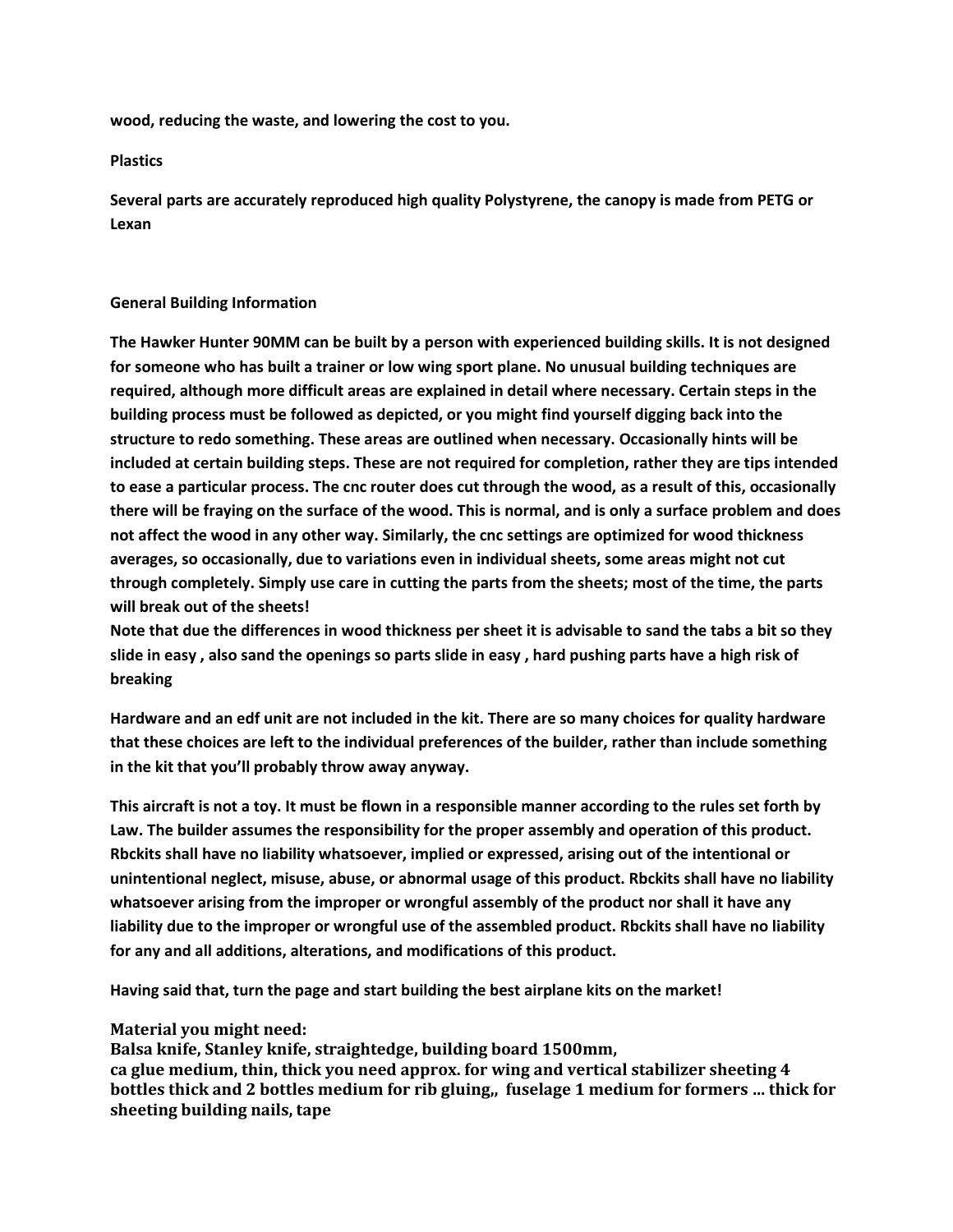**Also use white glue, and canopy glue, epoxy for the canopy and cowls Some drilling and bending tools, wire cutter, safety goggles etc. etc.**

**For finishing you need: Glass 25 gram or japan paper 12 gr 3mtr and filler dope 1 litre, brushes sanding paper 60,120,180, paint of your choice Wheels as on the drawing, controls, motor, battery etc. All vacuumformings should be roughened up before gluing and primed before painting**

**Check the pictures for additional information; a picture says more as a 1000 words so do look at the pictures on the cd Study the drawing and pictures to understand how the Hunter is build** 

**Importand ! do mark all parts on the cnc sheets as per drawing there are a lot of parts that are looking similar, so mark them clear**

**Vertical Stabilizer:**

**Start by laying out all parts as on the drawing , you have to build 2 halves place formers and ribs as per drawing , cover drawing with plastic,carefully nail down parts.**

**Sheet the front with the cnc cut sheet part , sheet the back with a piece of 1,5mm balsa Take off assembly from the drawing and clean up sides etc , etc , make the other half of the vert stabilizer.**



**Make a few cuts through the opening for the horizontal stabilizer , so it is easy found after assembly. Join them with help from the dowels , do not glue dowels in yet .**

**Sand leading edge as per plan , place tip , place trailing edge capping, sand all to shape.**



**We finished the vert stabilizer with glass before adding the horizontal stabilizer Cut out servo opening and place servo , cut wire openings both sides,**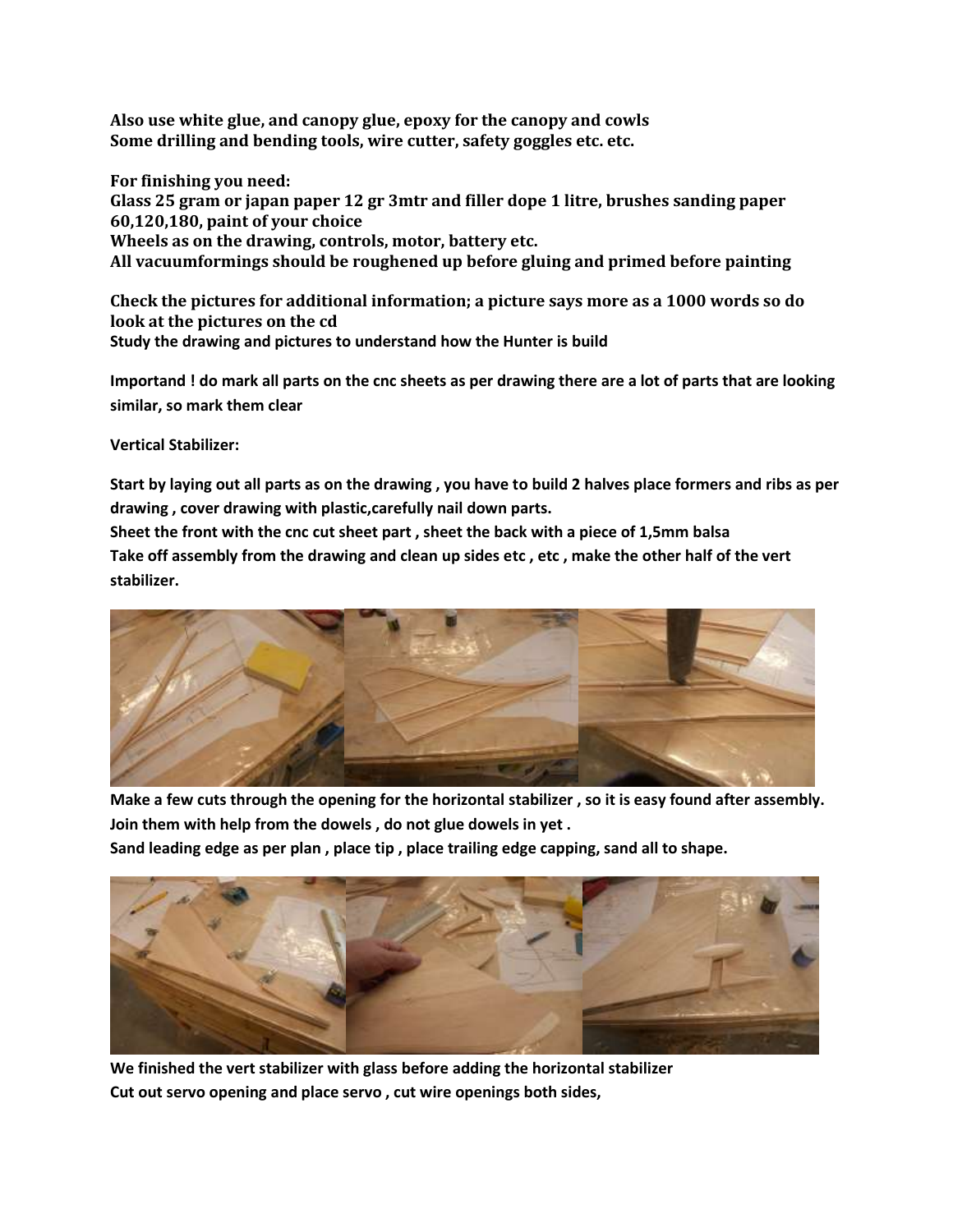# **Place dowels , cut dowels to size after test fitting to fuselage**

#### **Horizontal Stabilizer:**

**Sand all edges as per plan , place 10x6 spruce in one side , place that side through vertical stabilizer, and place other side , use slow glue .**

**Elevator steering , both sides,** 



**Use 1,2 or 1,5mm steel wire make Z-bends both sides , solder other side to main steering wire with help from some wire or brass tube , make sure travel is the same and aligned, when all is satisfying then glue steering arms into elevators** 

**Wing:**

**Place wing drawing under a sheet of clear plastic.**

**Start by making the wing sheeting from 1,5mm balsa as per plan , see the templates for cutting the sheets and the wing top view for the glue template , do make oversize !**



**Take out all parts that are needed for the wings and clean them up with a sanding block from the small**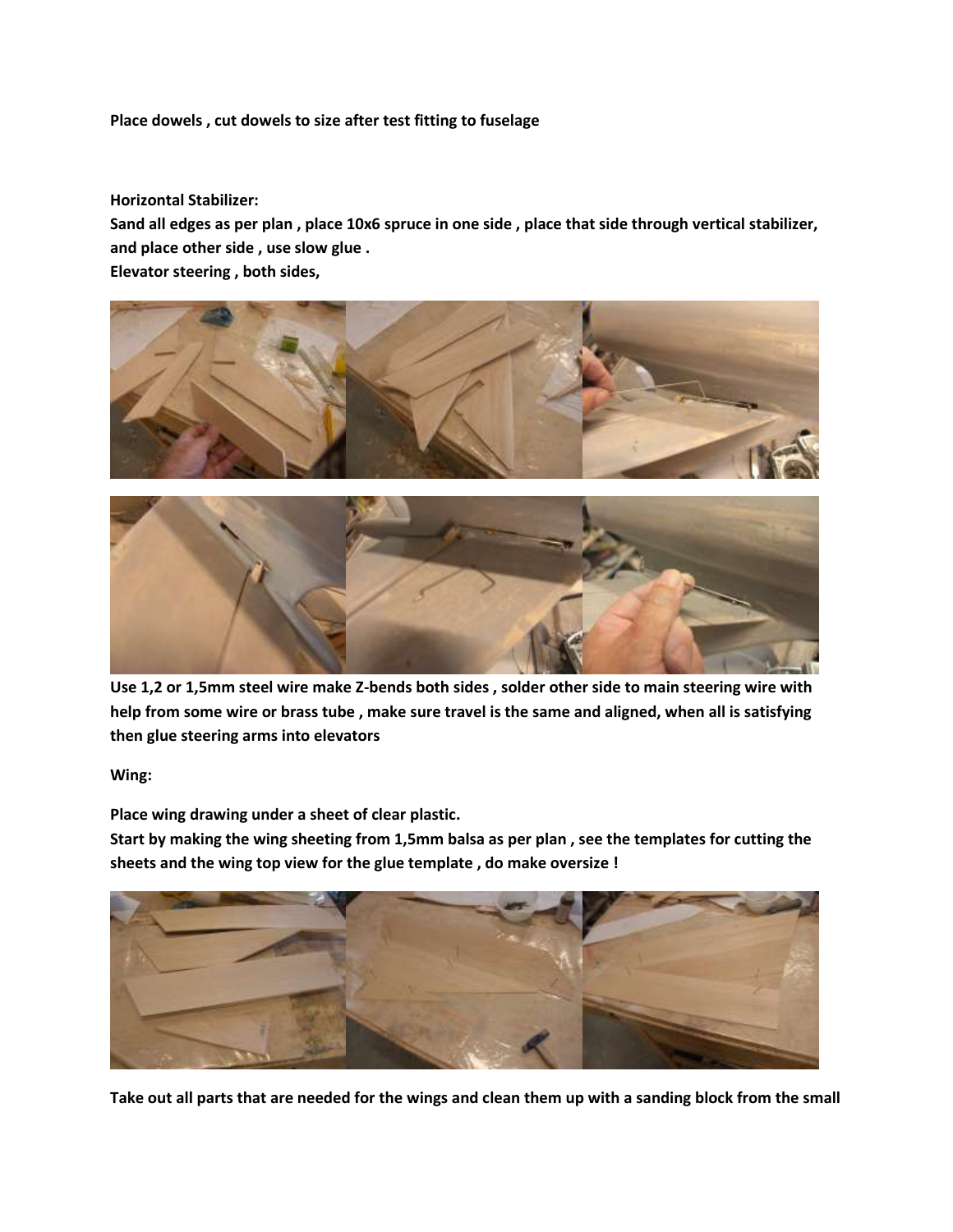**holding tabs.**

**Set up the frame work with ribs and mainformers for the inner section first (note if you do not want to make the split wing just make it in one piece use all parts)**



**Make sure the parts are sliding in smooth , to tight a fit can warp the parts , so sand if necessary. Place formers without glue , when all parts are in ad a drop of glue here or there to hold the set. Align all with the drawing , place the 6x12 helpformer under the set and nail down the parts onto the drawing.**

**Glue ribs and mainformers.**

**Place retract formers doublers from 12x3 ply, laminate a piece of 200gr glass between them for added strength , use white glue or epoxy for this ,adjust R4 and R5 to your retract size and sand top smooth to wing ribs.**

**place wing joiner formers as per drawing, with help from the spruce 15x6 and 12x3 do not glue the spruce into the formers !**

**Place scrap fill in bottom of retract formers and onto WJ2 to get a good connection with the bottom sheeting.**

**Make the outher wing panel the same way on the drawing with help from the spruce wing joiners, make sure for straightness.**

**We decided to cut the sheeting as the wing parting line a bit oversize is very helpful.**

**Now draw up all formers and ribs onto the bottom sheeting as per drawing and place rib and former assembly on the sheeting , with the helpformer as it is a stiff set alllready , line it out and glue middle parts with medium ca to the sheeting as start then glue on till all is glued to the formers, place sub leading edge to rib assembly , Note do not glue R2 to flap section bottom sheet if you are using flaps. Place outer sheet to bottom sheet so it lines up nicely,and place outher panel with help from spruce joiners to inner panel carefully glue ribs and formers to sheet.Place MJ1 with some scrap balsa to TR1**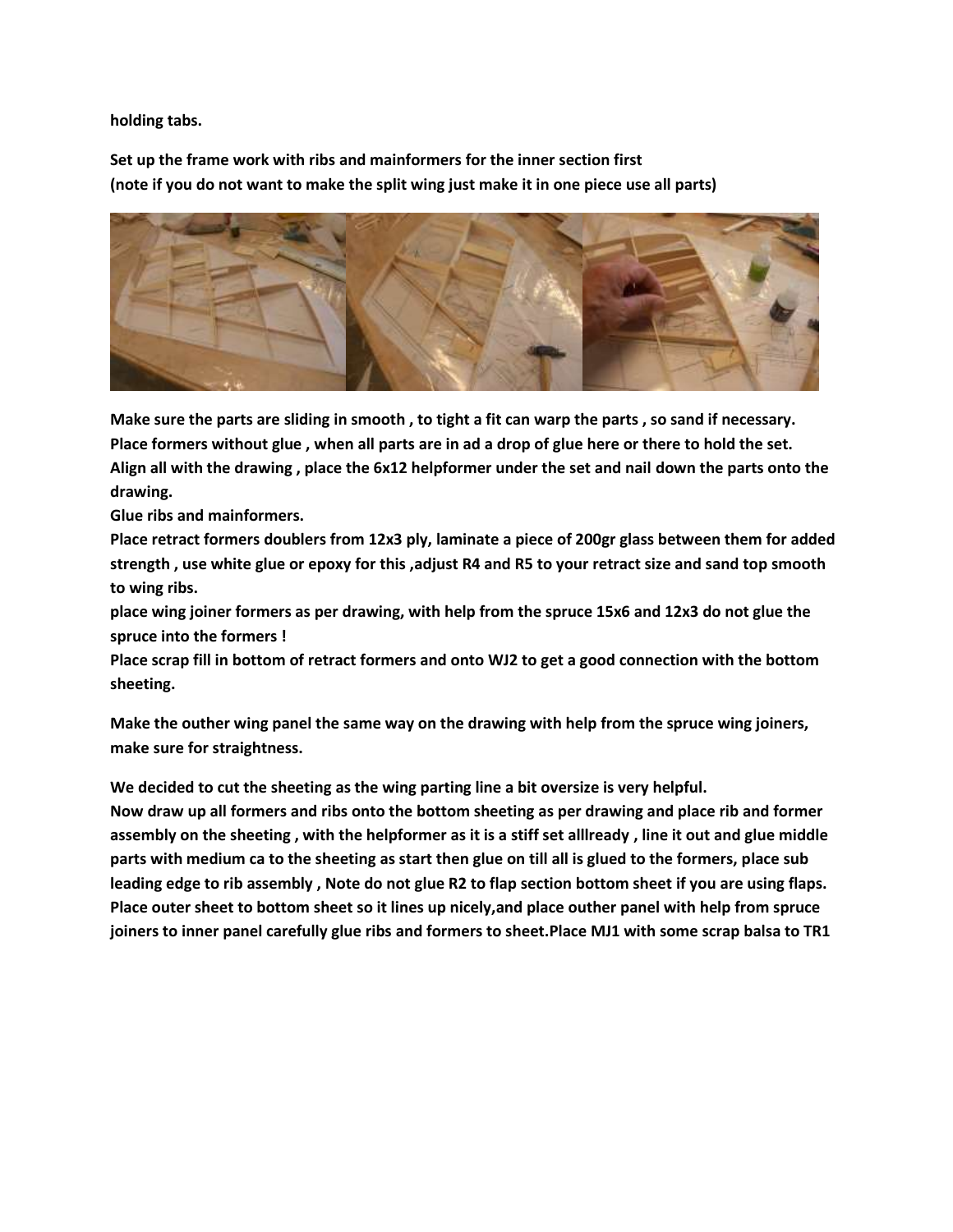

**Make the wing joiner fastener from the M3 set and ring with help from M3x30 fastener glue to the wing joiner parts .Place the outer wing part with the Joiner into the inner part , make sure it slides easy , mark WJ1 with help from the M3 fastener , drill 3mm.**

**Place fills into flap and aileron sections from 6x12 balsa strip.**

**Take of wing from building board , mark flaps and ailerons with your balsa knife sticking through the bottom sheeting.**

**Place servos for aileron and flaps, we wrap them in cellotape and glue them to the wing sheeting with a 1,5mm balsa doubler on the bottom sheeting and a 6x12 doubler at the top , sand flush with ribs. , cut the servo arm openings and lead the wires through the openings.**

**For the outer panel servo we add a connector holder so you can glue in a servo extension wire to R3 so it is easy to plug in your tip panel servo wire.**



**sand all so there are no high spots and pin down the inner panel to the building board with help from the 6x12 helpformer for the correct washout, pin down the wing at the X marked points.**



**Cut the top sheeting , mark it with some lines from the inner panel as lead .**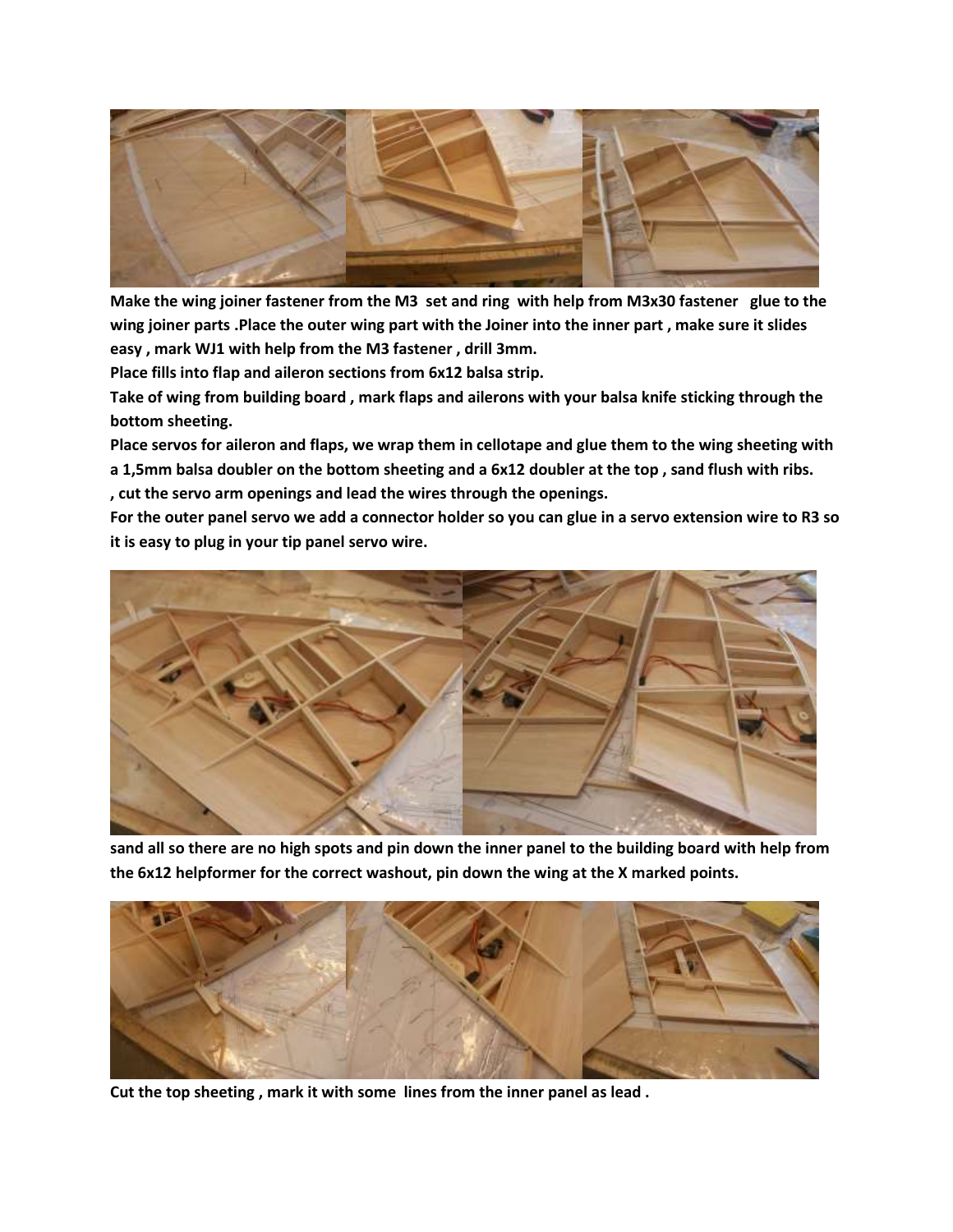**and glue top sheeting to inner panel assembly with thick ca or use slow white glue .**

**Take of panel and sand edges , place panel to building board.**

**Place tip panel with the wing joiners into inner panel ,pin down tip panel at the X marked spots remove inner panel,and place top sheeting, make sure it is close to the edges of the inner panel as this looks a lot better.**

**Sand all edges and place leading edge from 6x18 balsa , sand to shape as per plan**



**Join tip blocks and place to tip note that the leading edge at the tip curves a bit back so the tip should not be place at the front of the leading edge but a few (2)mm back sand tips with course paper and razorplane ,** 





**Join wing parts with spruce joiners outer panels have the joiners glued in, they slide into the inner panels.**

**Now mark trailing edge as per plan and cut clear the trailing edge and sand , the wing is ready to place to the fuselage, or you can glass or paper it first , as it is easy to work on , also you can after finishing take out flaps and aileron .check disk for flaps and parts pictures.**

**For a close gap between the wing halves , tape inner panel with thin plastic and fill the edge of the outer panel with 5min epoxy , sand flush ..**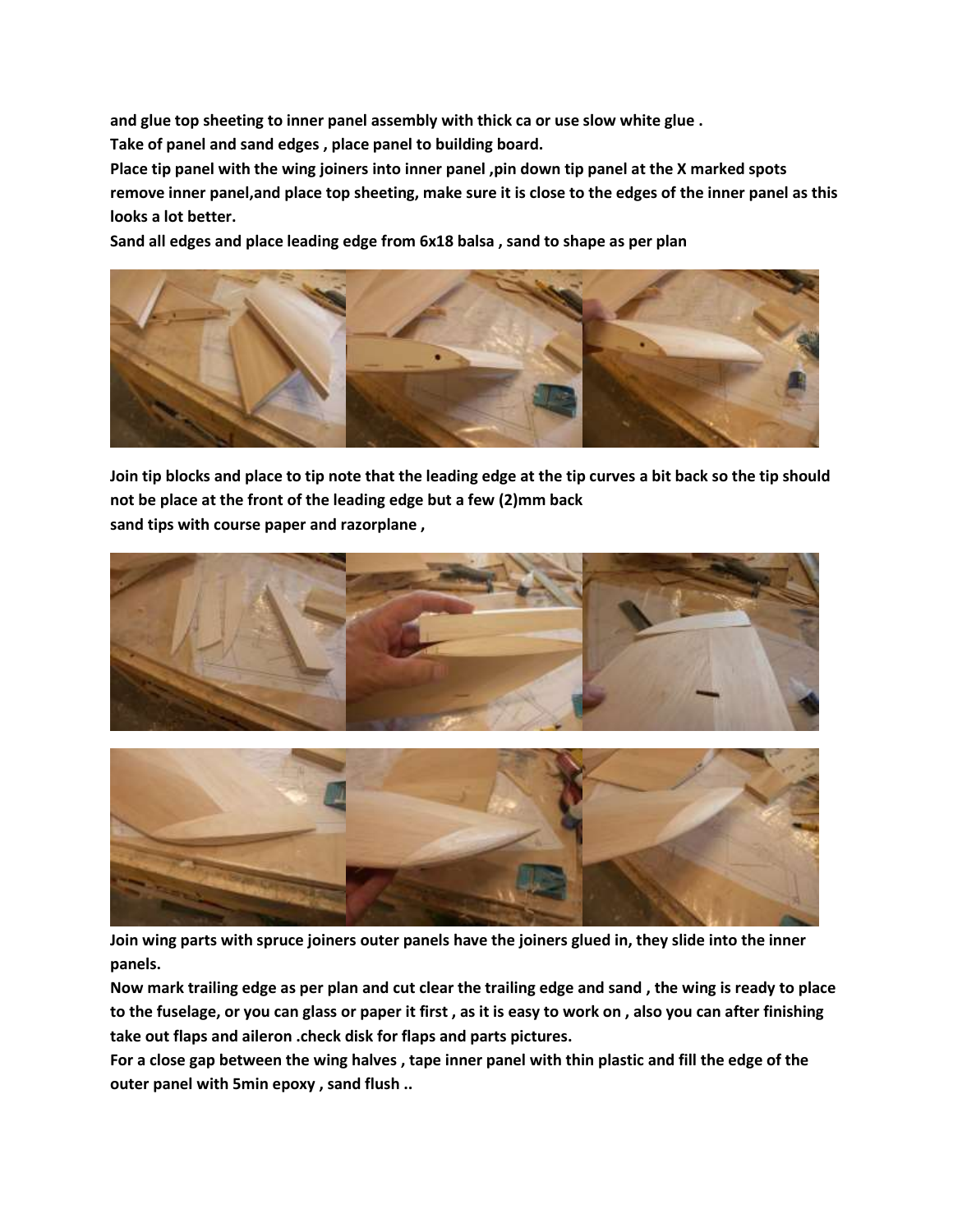#### **Fuselage:**

**Take out all parts and clean up the small tabs on the parts .**

**Start with joining the formers that need to be joined,** 



**Now start by adding formers to F11 , do not glue yet. The front part of the fuselage can almost complete done.**



**Place the Duct formers F19 and F20 Place F25 with some puzzling and place formers . F29 and F30 Now F25 can carefully slide in place .**



**You can glue most formers in the nose section with thin ca , do not glue F19 and F20 yet Place F46 and place all formers and sections as you can , you can a d a drop of glue at some points if it is helpful.**

**Place F34 both sides and place F24.**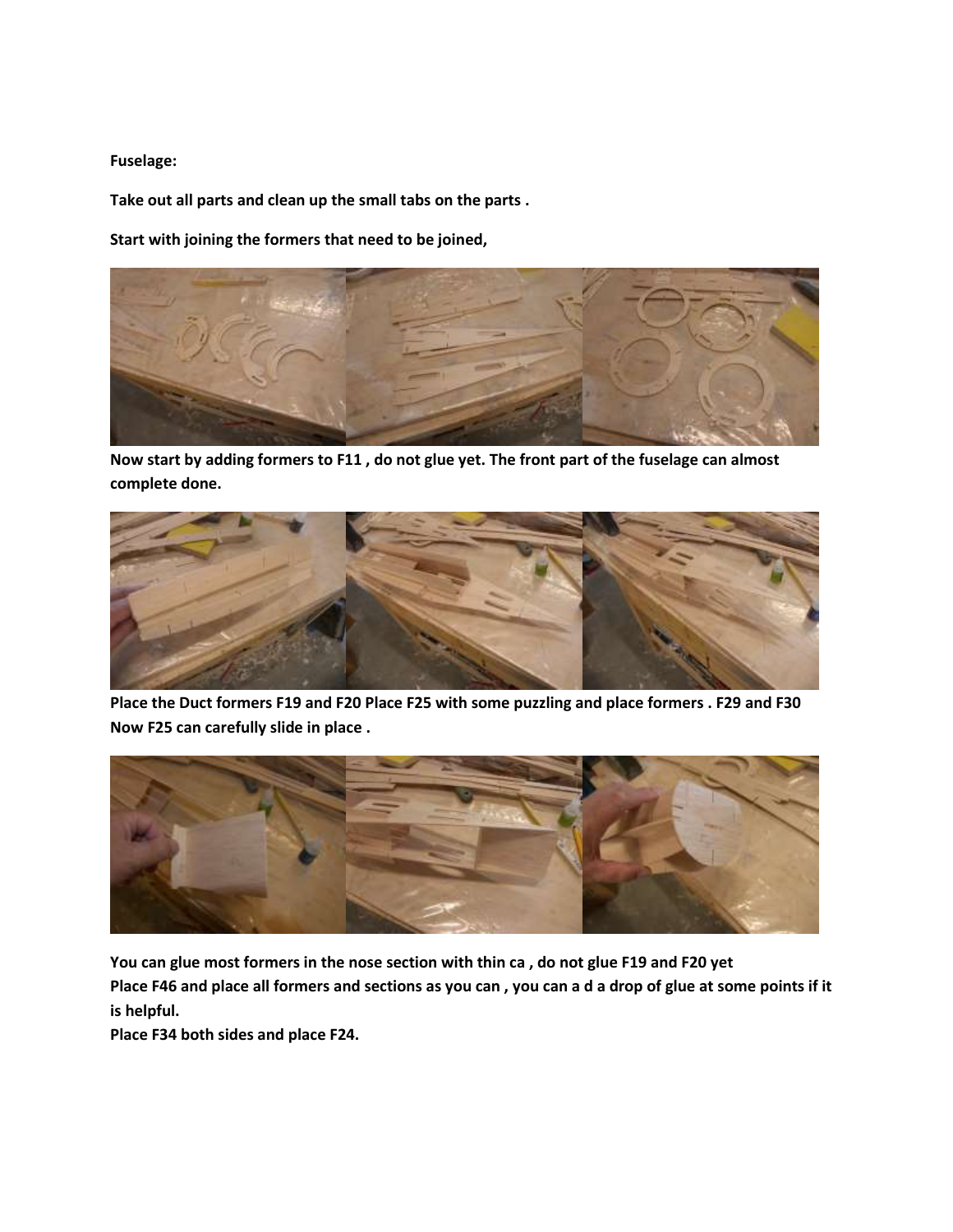



**Align Fuselage as much as you can and glue other parts with thin or medium ca. Place duct insides from the cnccut sheet 1,5mm balsa place the wing joiner parts as per plan to formers F25 and F31. Place the 3x6 balsa stringer on top and bottom of the fairing section. Place the 3x8 spruce stringers in the fan section**



**Now place the duct lining ,cut as per plan from thick paper in 2 pieces , it can be done in 1 piece but it is a hard job.**



**When done place scrap 6x12mm balsa on the intake lips place 3x balsa on the ducts for strengthening as per plan.**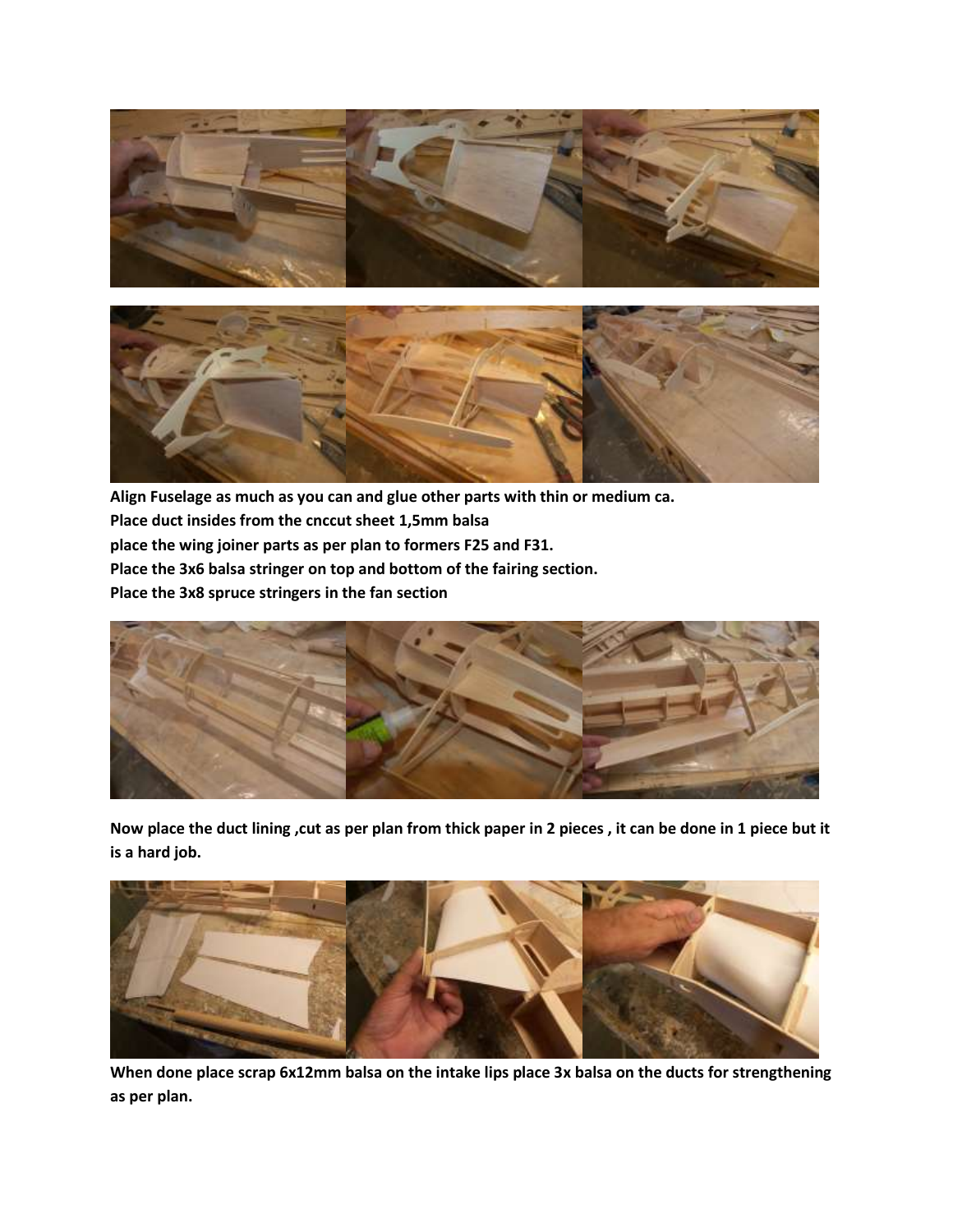

**Place 2x 2x12 sheet strip to bottom of fuselage use the centre former for aligning the strips.**



**Now nail down the fuselage assembly with help from some spare balsa scrap at the wing sections and tail section, btw better take out the inside of F42 before gluing to fuselage.**

**Place 2 strip sheeting 2x12 to top of fuselage , sand flat at stabilizer position and make openings for dowels and servo wire.**

**Temporarely Place Vertical stabilizer and Horizontal stabilizer assembly align with fuselage and use scrap balsa to nail down on work table** 

**Make the outlet duct as per plan from stiff paper , carefully align with formers and fan section, note that the outlet of the fan is from plastic that slides into the outlet ducts.**



**When ducts are glued to the formers the fuselage is twist stiff so take care for alignment.**

**Place all wires you need for servo and motor Place 3x6 stringers place F23 left and right, sand to shape Place 3x8 spruce , place 3x12 ply at fan position Now start sheeting fuselage with the 2x12 strip , join them with a diagonal joint when needed. Mark fan unit hatch , the formers F35 will be ad in when hatch is cut out**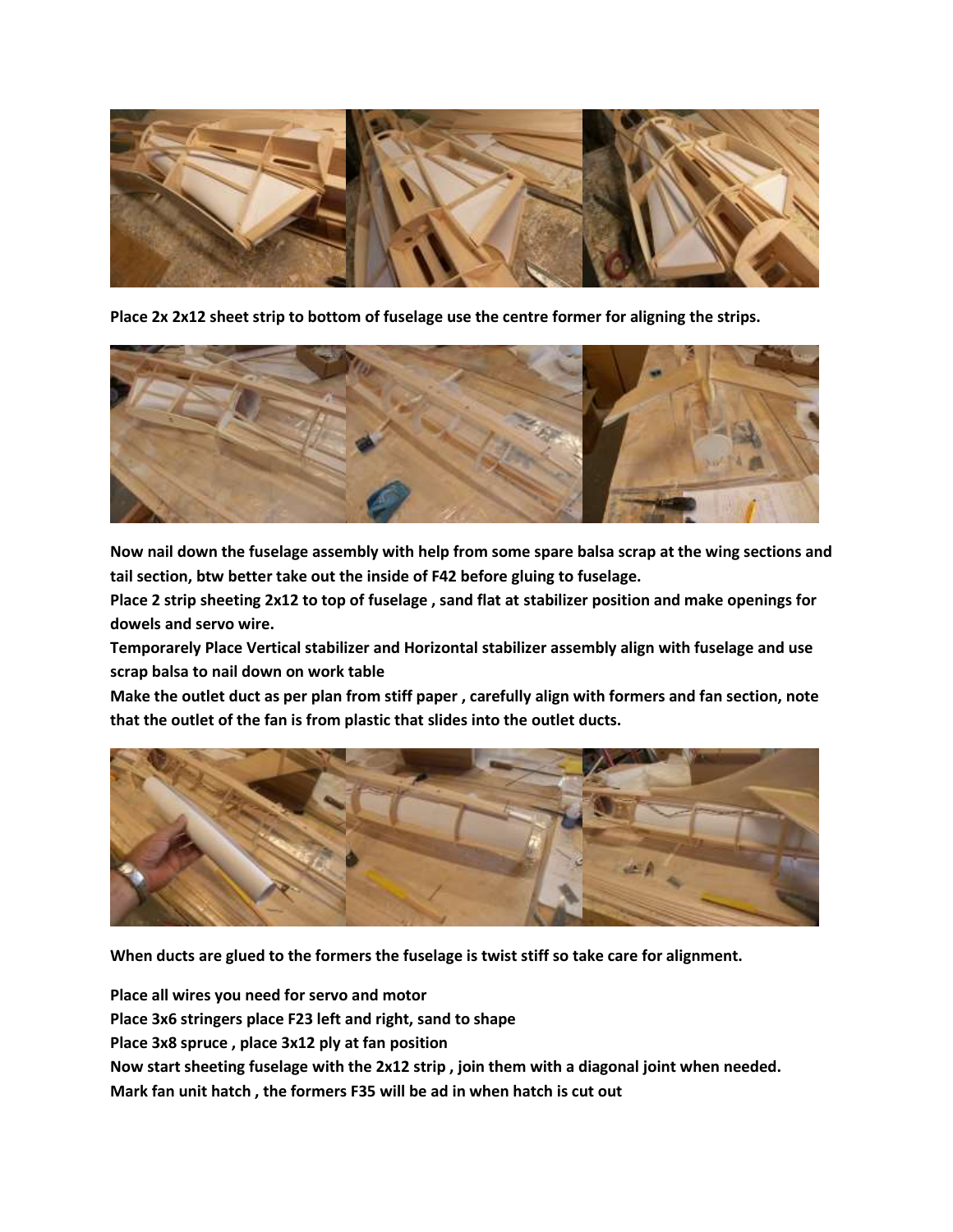

**Mark front retract hatch , , you can make a working hatch or make a tight fit hatch around the retract . Clean up at the wing fairings and place scrap balsa at the intake to take the sheeting, sand to the formers ,Place wing fairing top and bottom..clean edges sand strip planking. Place stabilizer set.**

**Place nosecone with Dowel.**



**We finished the Hunter fuselage with thinned superlight filler , brush it on , sand with 60 grit, the glass the fuselage.**

**Place inner wing panels to fuselage making sure for alignment, use slow glue or epoxy to glue spruce joiners in, you can do a bit of aligning without the 6mm dowel.**



**Glass the wing joint with epoxy and 120gr glass, Fill the epoxy and sand all smooth panels should be glassed before this**

**Canopy:**

**Make the canopy frame as per plan , split the canopy at the fuselage backbone,glue the canopy closing with epoxy to the formers.**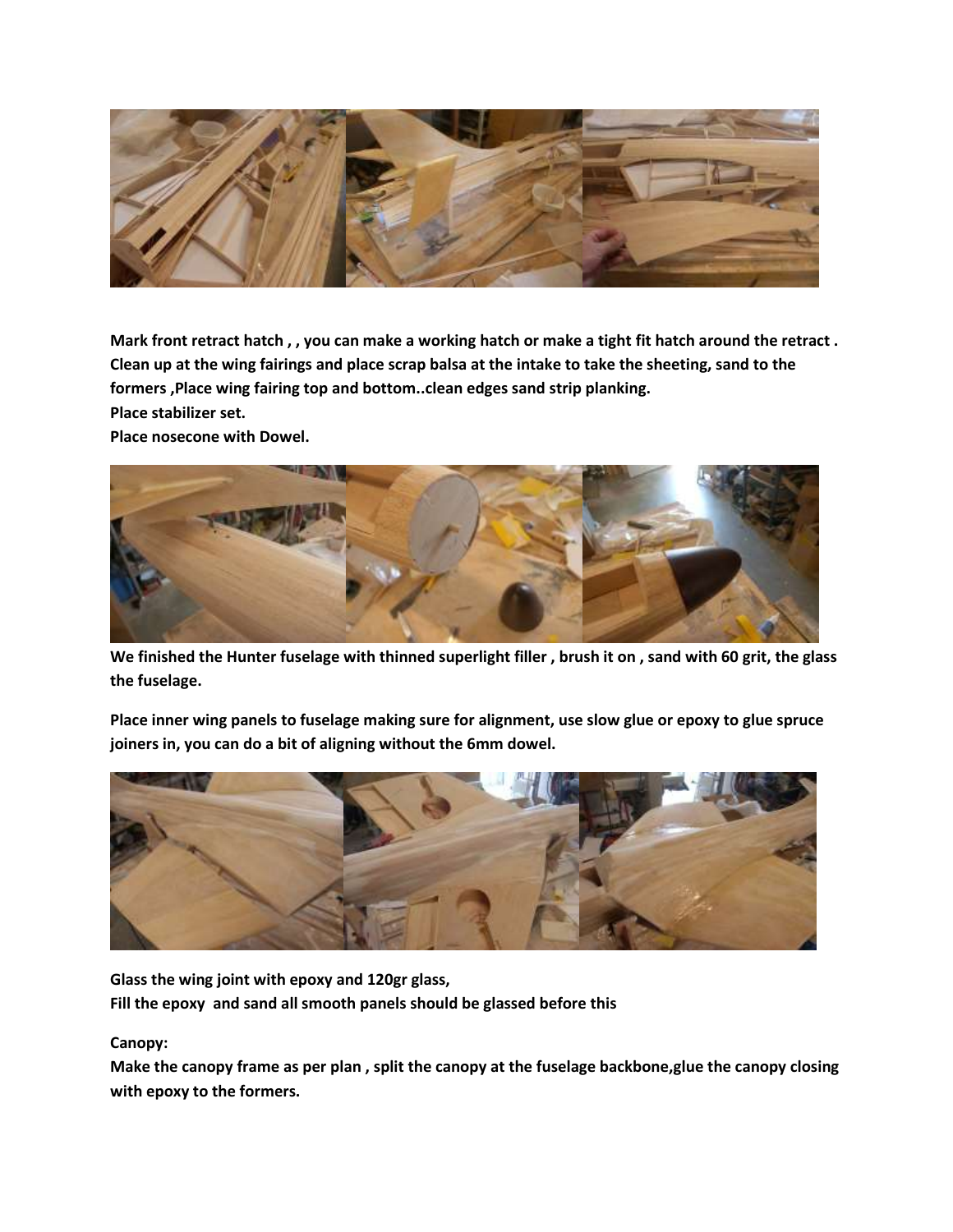

**Make the canopy fit to the frame and fuselage , cut oversize and make fit** 

**place canopy instrumentpanel top sheet from paper** 

**Clean canopy with window cleaner so you greasy fingers do not show up on the canopy when the ca is fogging,** 

**Place canopy to fuselage with canopy frame with a few drops ca when satisfied take of assembly and ca canopy to frame .** 

# **Fitting the edf unit:**

**You have to make a cut in the side stringers to put in the edf unit so a extra layer of 3mm ply is added to that side.**



**Make the outlet tube from the supplied pvc sheet as per plan , do fit and try , we use cellotape to yoin the plastic, make openings for wiring , place tube into exhaust tube in fuselage , then slide forward over fan unit and fasten with tape ,**

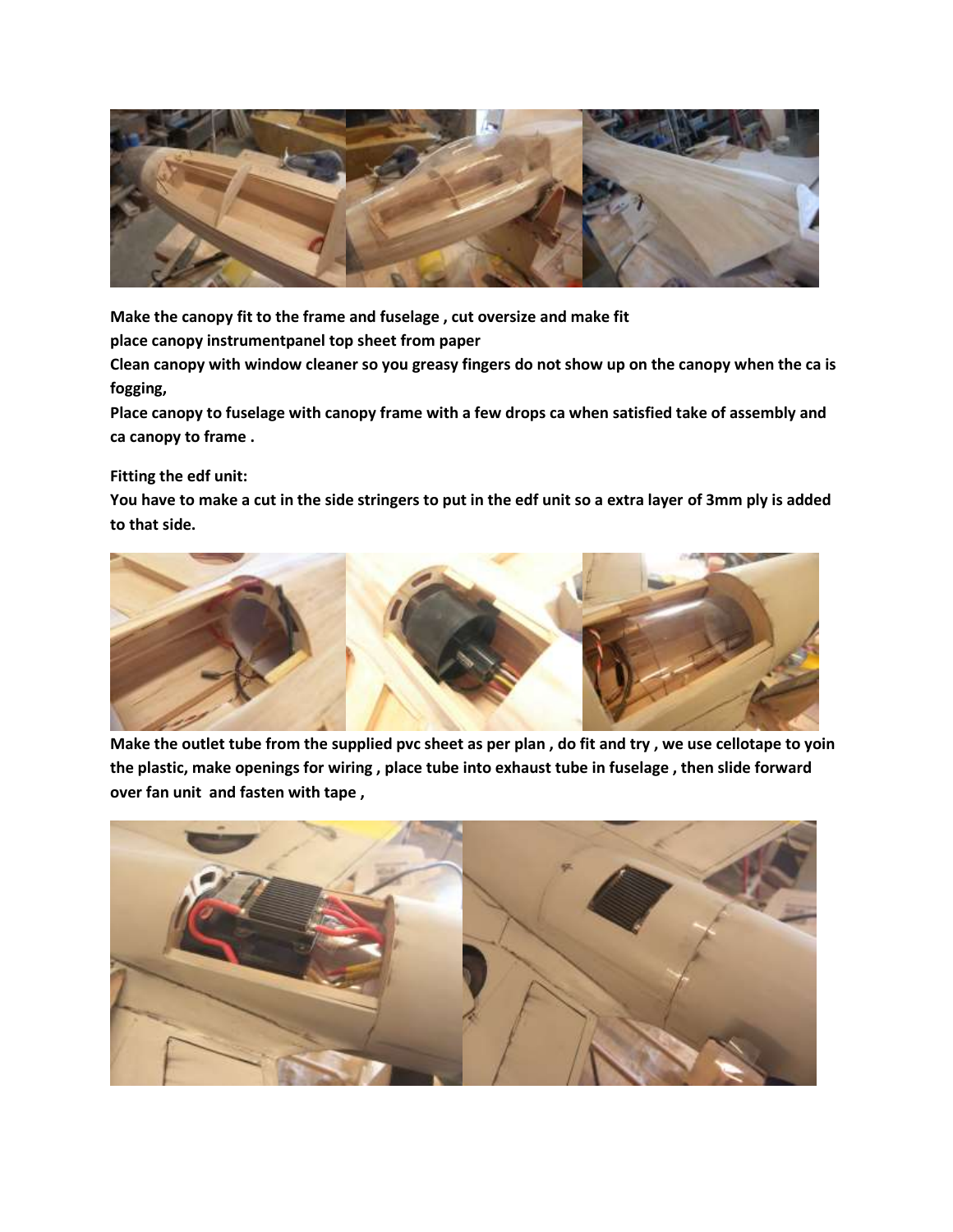# **Finishing:**

**The whole wing is covered in 12gr japan paper and doped with filler dope, DO NOT USE SHRINKING DOPE EVER.** 

**Filler dope is not too hard to sand, and filled with some extra talcum powder sands great and smooth, when ready a thinned layer of sanding dope is OK**

**The airframe is filled with lightweight filler thinned down to ad it with a brush , sand with 60grit, then finish with 25gr glass and polyurethane 1K add a bit of talcum powder to get a smooth finish Now finish with... Vallejo, humbrol or we used cheap spray cans... take care for the vacuumformings as some paints will not hold as good, or worse will dissolve or make it brittle, use a primer Canopy:**

**Cut oversize... And test fit to fuselage, clean with window cleaner , do not ad your greasy fingers to it,glue with canopy glue, or ca and make it lively with pilot, radios, etc. The canopy framing can be painted on.**

**The retract legs are made from bend steel wire that works best on a grass bouncing airfield, the front leg is a commercial product, you can use any as long it is not to flex .**

**The scale wheel cover for the main wheels are to large for a grass field , shorten them or suffer. The front retract hatch is closed with wiring as per plan do try with a thin plate to close , we also used a wire glued to the front leg for opening and holding the hatch.**

**Alternative, you can cut out the hatch , place retract , and make a narrow fitted opening around the wheel set place hatch with tape to hold , so no moving hatch then.**

**Have you found an error in the drawing or parts or instructions, just mail us a[t info@rbckits.com](mailto:info@rbckits.com) [I am sure we can find a solution for your build.](mailto:info@rbckits.com)**

**Some tips:**

**We used electric retracts for the Hawker Hunter 90mm, and we used a separate battery for the retracts this makes it safer, air set is also possible, the weight difference is none**

**Flying:**

**The Hunter 90mm easy lifts of and is easy to fly and is very fast,you do need flaps for take-off 12mm!, landing: plan it in and land it as usual but do not make it to slow flaps working 12-20mm more flap will make the hunter very sensitive on the ailerons .the Hunter 90mm glides very well with wheels in in case of ….**

# **A 8S battery is powerful enough, or Turbine**

**Throws of the rudders etc., we like them big, we steer just around the centre of the sticks but it might be too much for you, so always, make them large and have a dual rate button in your fingers, to small throws is most of the time problems, to large... it is in your fingers**

**If you need additional pictures,check the disk or just ask.**

**Have Fun with the Hawker Hunter 90MM**